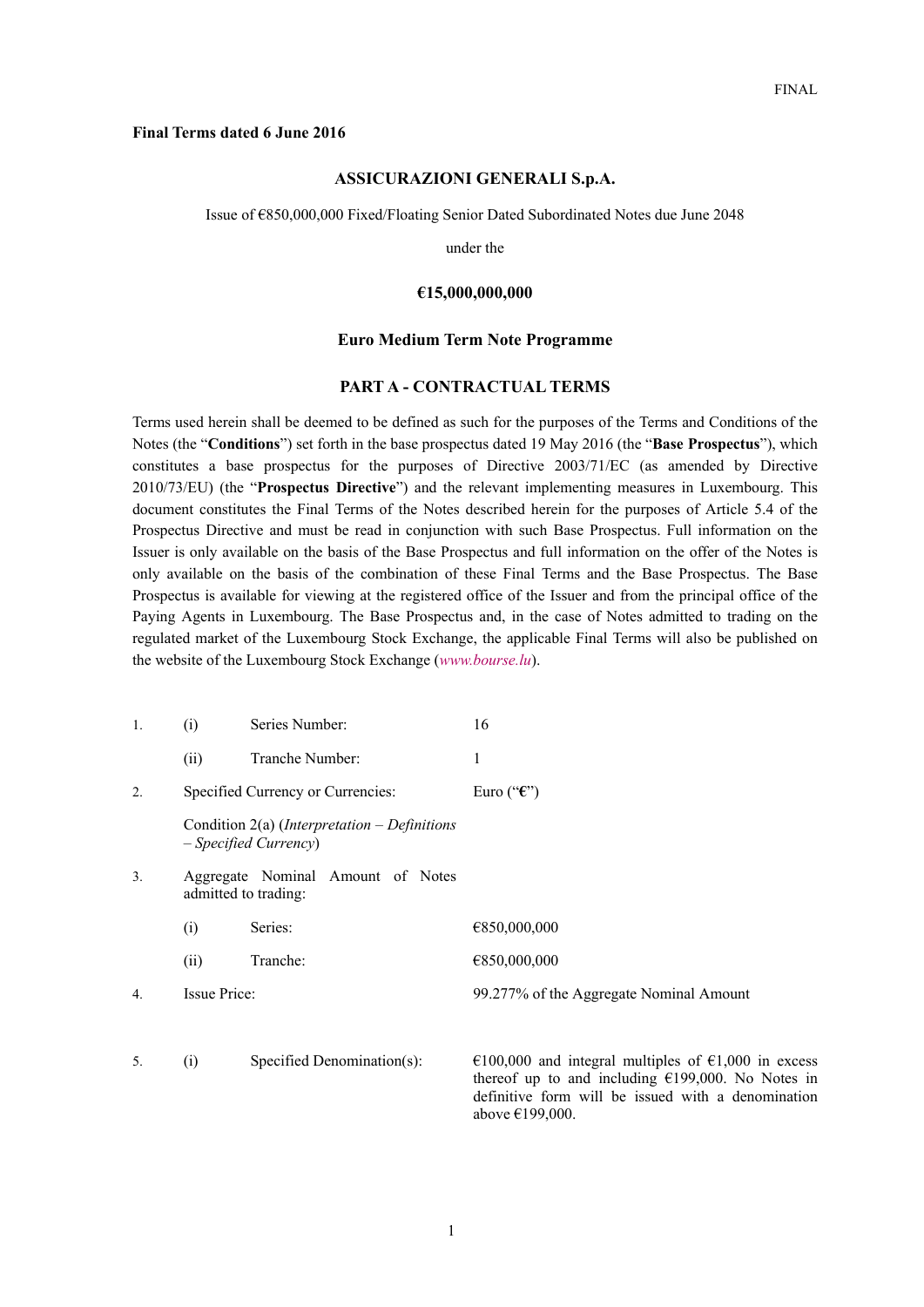|     |                       | Condition 2(a) (Interpretation $-$<br>Definitions<br>Specified<br>Denomination(s)                              |                                                                                                                                                                                                                              |
|-----|-----------------------|----------------------------------------------------------------------------------------------------------------|------------------------------------------------------------------------------------------------------------------------------------------------------------------------------------------------------------------------------|
|     | (ii)                  | <b>Calculation Amount:</b>                                                                                     | €1,000                                                                                                                                                                                                                       |
|     |                       | Condition 2(a) (Interpretation $-$<br>Definitions<br>Calculation<br>$\frac{1}{2}$ and $\frac{1}{2}$<br>Amount) |                                                                                                                                                                                                                              |
| 6.  | (i)                   | Issue Date:                                                                                                    | 8 June 2016                                                                                                                                                                                                                  |
|     |                       | Condition $2(a)$ (Interpretation –<br>Definitions - Issue Date)                                                |                                                                                                                                                                                                                              |
|     | (ii)                  | Interest Commencement Date:                                                                                    | <b>Issue Date</b>                                                                                                                                                                                                            |
|     |                       | Condition 2(a) (Interpretation $-$<br>Definitions<br>Interest<br>Commencement Date)                            |                                                                                                                                                                                                                              |
| 7.  | <b>Maturity Date:</b> |                                                                                                                | The Interest Payment Date falling in June 2048                                                                                                                                                                               |
|     | - Maturity Date)      | Condition $2(a)$ ( <i>Interpretation – Definitions</i>                                                         | Condition 7 (Conditions for Redemption)<br>and<br>Condition<br>11.1A (Redemption<br>and Purchase<br>Scheduled Redemption) apply.                                                                                             |
| 8.  | Interest Basis:       |                                                                                                                | Fixed-Floating Rate Note Provisions applicable:                                                                                                                                                                              |
|     |                       | Condition 9 (Interest)                                                                                         | 5.000 per cent. Fixed Rate in respect of the Interest<br>Period(s) ending on (but excluding) $8$ June 2028<br>calculated in accordance with paragraph 13 below,<br>then calculated in accordance with paragraph 18<br>below. |
|     |                       |                                                                                                                | (further particulars specified below)                                                                                                                                                                                        |
| 9.  |                       | Redemption/Payment Basis:                                                                                      | Redemption at par                                                                                                                                                                                                            |
|     |                       | Condition 11 (Redemption and Purchase)                                                                         |                                                                                                                                                                                                                              |
| 10. | (i)                   | Change of interest following<br>Optional<br>Redemption<br>Date<br>(Call):                                      | Applicable                                                                                                                                                                                                                   |
|     |                       |                                                                                                                | Rate of Interest (Post-Call): three months Euribor plus<br>the Margin (Post-Call)                                                                                                                                            |
|     |                       |                                                                                                                | (further particulars specified below)                                                                                                                                                                                        |
|     | (ii)                  | Interest Basis reset on Reset<br>Date:                                                                         | Not Applicable                                                                                                                                                                                                               |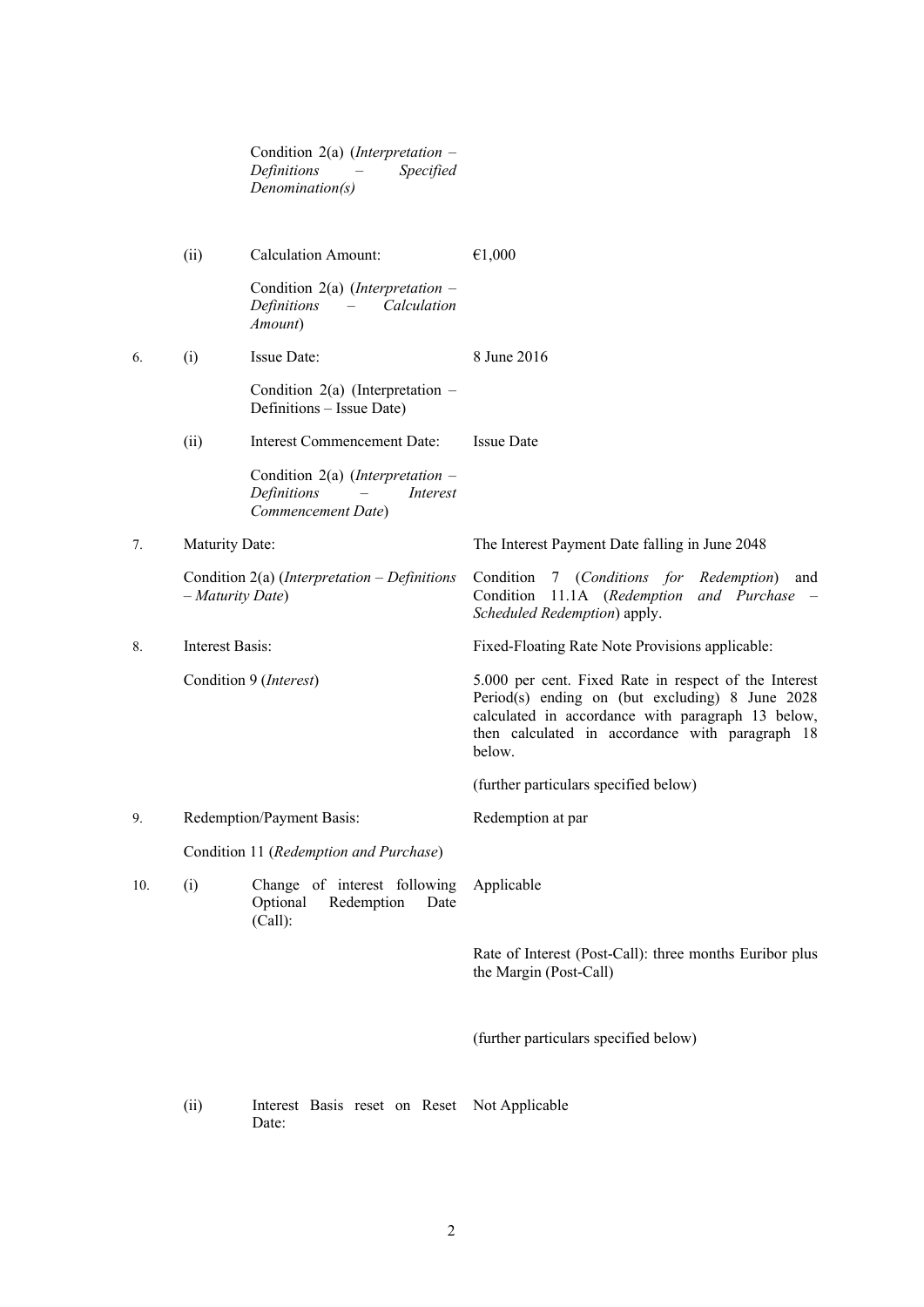11. Put/Call Options:

|     | reasons)           | Condition 11.2 (Redemption for tax Redemption for tax reasons |                                                                                                                                                                                       |
|-----|--------------------|---------------------------------------------------------------|---------------------------------------------------------------------------------------------------------------------------------------------------------------------------------------|
|     | of the Issuer)     | Condition 11.3 (Redemption at the option Issuer Call          |                                                                                                                                                                                       |
|     |                    | to a Regulatory Event)                                        | Condition 11.5 (Optional Redemption due Optional Redemption due to a Regulatory Event                                                                                                 |
|     | to a Rating Event) |                                                               | Condition 11.6 (Optional Redemption due Optional Redemption due to a Rating Event                                                                                                     |
|     |                    |                                                               | Condition 11.7A (Redemption of Subordinated Notes<br>prior to fifth anniversary from Issue Date) and<br>Condition 11.11 (Postponement of optional redemption<br><i>dates</i> ) apply. |
|     |                    |                                                               | (further particulars specified below)                                                                                                                                                 |
| 12. | (i)                | Status of the Notes:                                          | Senior Dated Subordinated                                                                                                                                                             |
|     |                    | Condition 4 (Status of the Notes)                             |                                                                                                                                                                                       |
|     | (ii)               | Status of the Guarantee:                                      | Not Applicable                                                                                                                                                                        |
|     |                    | Condition 5 (Status of the                                    |                                                                                                                                                                                       |

*Guarantee*)

# **PROVISIONS RELATING TO INITIAL INTEREST (IF ANY) PAYABLE**

| 13. | <b>Fixed Rate Note Provisions</b> |                                                                                                                                                                                                                          | Applicable                                                                              |  |
|-----|-----------------------------------|--------------------------------------------------------------------------------------------------------------------------------------------------------------------------------------------------------------------------|-----------------------------------------------------------------------------------------|--|
|     | Rate Notes)                       | Condition 9A (Interest – Interest on Fixed                                                                                                                                                                               |                                                                                         |  |
|     | (i)                               | Initial Rate of Interest:                                                                                                                                                                                                | 5.000% per annum payable annually in arrear                                             |  |
|     | (ii)                              | Initial Interest Payment Date(s):                                                                                                                                                                                        | 8 June in each year from (and including) 8 June 2017<br>up to and including 8 June 2028 |  |
|     | (iii)                             | Fixed Coupon Amount:                                                                                                                                                                                                     | $€50.00$ per Calculation Amount                                                         |  |
|     | (iv)                              | Condition $9A.2$ ( <i>Interest –</i><br>Interest on Fixed Rate Notes -<br><b>Fixed Coupon Amount</b> )<br>Broken Amount(s):<br>Condition $2(a)$ ( <i>Interpretation</i> – Not Applicable<br>Definitions – Broken Amount) |                                                                                         |  |
|     | (v)                               | Day Count Fraction:                                                                                                                                                                                                      | Actual/Actual (ICMA)                                                                    |  |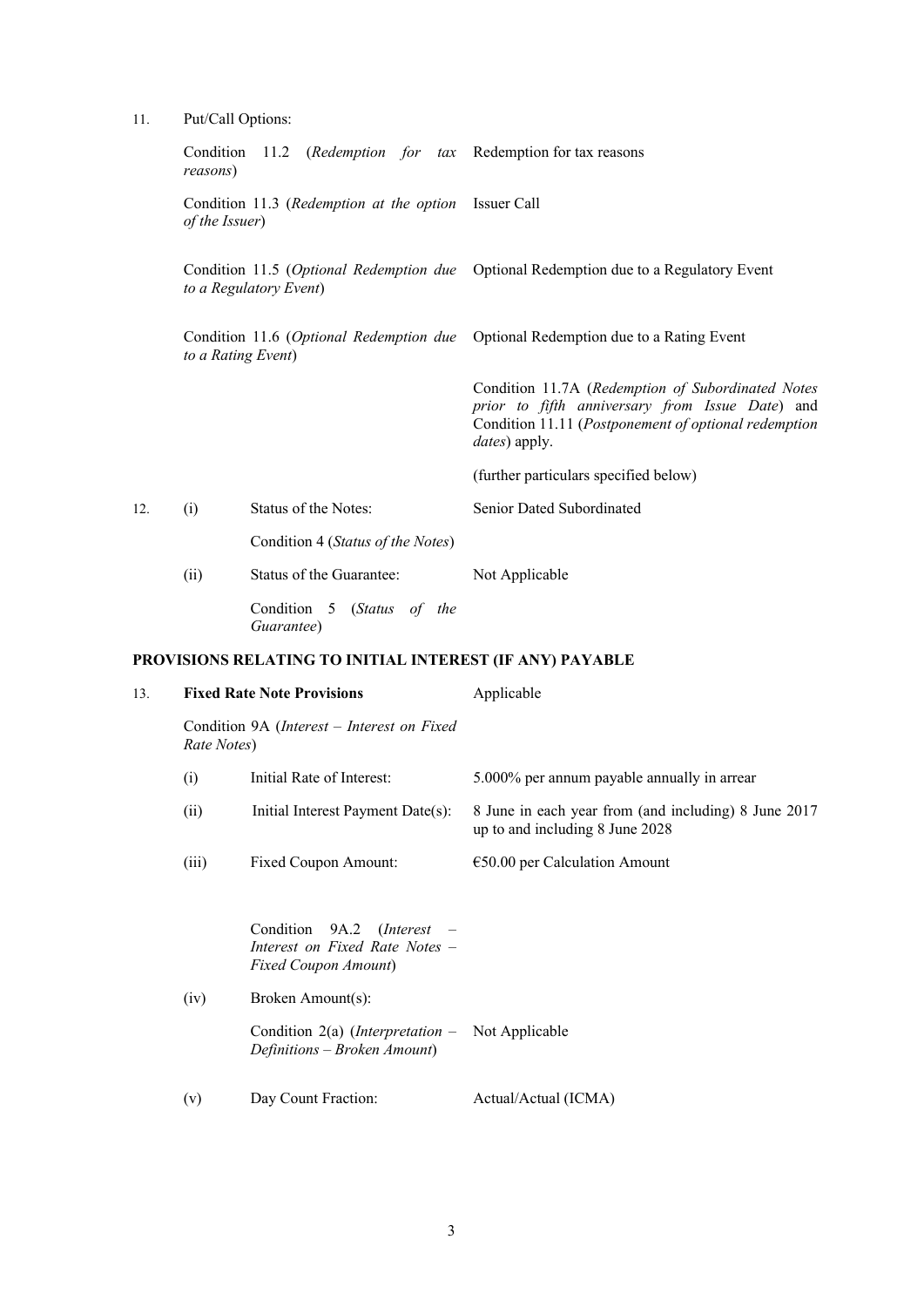| 14.                        | <b>Reset Note Provisions</b>             |                                                                      | Not Applicable                                                                                                                                                                                                                                                                                                                    |  |
|----------------------------|------------------------------------------|----------------------------------------------------------------------|-----------------------------------------------------------------------------------------------------------------------------------------------------------------------------------------------------------------------------------------------------------------------------------------------------------------------------------|--|
|                            | Notes)                                   | Condition 9B ( <i>Interest – Interest on Reset</i>                   |                                                                                                                                                                                                                                                                                                                                   |  |
| 15.                        |                                          | <b>Floating Rate Note Provisions</b>                                 | Not Applicable                                                                                                                                                                                                                                                                                                                    |  |
|                            |                                          | Condition 9C (Interest – Interest on<br><b>Floating Rate Notes</b> ) |                                                                                                                                                                                                                                                                                                                                   |  |
| 16.                        |                                          | <b>Zero Coupon Note Provisions</b>                                   | Not Applicable                                                                                                                                                                                                                                                                                                                    |  |
|                            |                                          | Condition 10 (Zero Coupon Notes)                                     |                                                                                                                                                                                                                                                                                                                                   |  |
|                            |                                          | PROVISIONS RELATING TO OPTIONAL REDEMPTION DATE (CALL)               |                                                                                                                                                                                                                                                                                                                                   |  |
| Condition 8<br>Provisions) |                                          | (Initial and Post-Call Interest                                      |                                                                                                                                                                                                                                                                                                                                   |  |
| 17.                        |                                          | <b>Fixed Rate Note Provisions</b>                                    | Not Applicable                                                                                                                                                                                                                                                                                                                    |  |
| 18.                        |                                          | <b>Floating Rate Note Provisions</b>                                 | Applicable                                                                                                                                                                                                                                                                                                                        |  |
|                            | (i)                                      | Margin (Post Call):                                                  | $+5.350\%$ per annum                                                                                                                                                                                                                                                                                                              |  |
|                            | (ii)                                     | Date(s)<br>Interest<br>Payment<br>applicable:                        |                                                                                                                                                                                                                                                                                                                                   |  |
|                            |                                          | Optional Redemption Date (Call)                                      | 8 June 2028                                                                                                                                                                                                                                                                                                                       |  |
|                            |                                          | <b>Optional Redemption Dates:</b>                                    | 8 September, 8 December, 8 March and 8 June in each<br>year following the Optional Redemption Date (Call) up<br>to and including the date of redemption of the Notes, if<br>the Issuer does not redeem the Notes on the Optional<br>Redemption Date (Call) pursuant to Condition 11.3<br>(Redemption at the option of the Issuer) |  |
|                            | (iii)<br><b>Business Day Convention:</b> |                                                                      | Modified Following Business Day Convention                                                                                                                                                                                                                                                                                        |  |
|                            | (iv)                                     | Additional Business Centre(s):                                       | Not Applicable                                                                                                                                                                                                                                                                                                                    |  |
|                            | (v)                                      | Manner of determination:                                             | <b>Screen Rate Determination</b>                                                                                                                                                                                                                                                                                                  |  |
|                            | (vi)                                     | Screen Rate Determination:                                           | Applicable                                                                                                                                                                                                                                                                                                                        |  |
|                            | Reference Rate:                          |                                                                      | 3 (three) month EURIBOR                                                                                                                                                                                                                                                                                                           |  |
|                            | Relevant Time:                           |                                                                      | Not Applicable                                                                                                                                                                                                                                                                                                                    |  |
|                            |                                          | Designated Maturity:                                                 | Not Applicable                                                                                                                                                                                                                                                                                                                    |  |
|                            |                                          | <b>Relevant Financial Centre:</b>                                    | Not Applicable                                                                                                                                                                                                                                                                                                                    |  |
|                            |                                          | Reference Currency:                                                  | Not Applicable                                                                                                                                                                                                                                                                                                                    |  |
|                            |                                          | Interest Determination Date(s):                                      | The second day on which the Target 2 system is open                                                                                                                                                                                                                                                                               |  |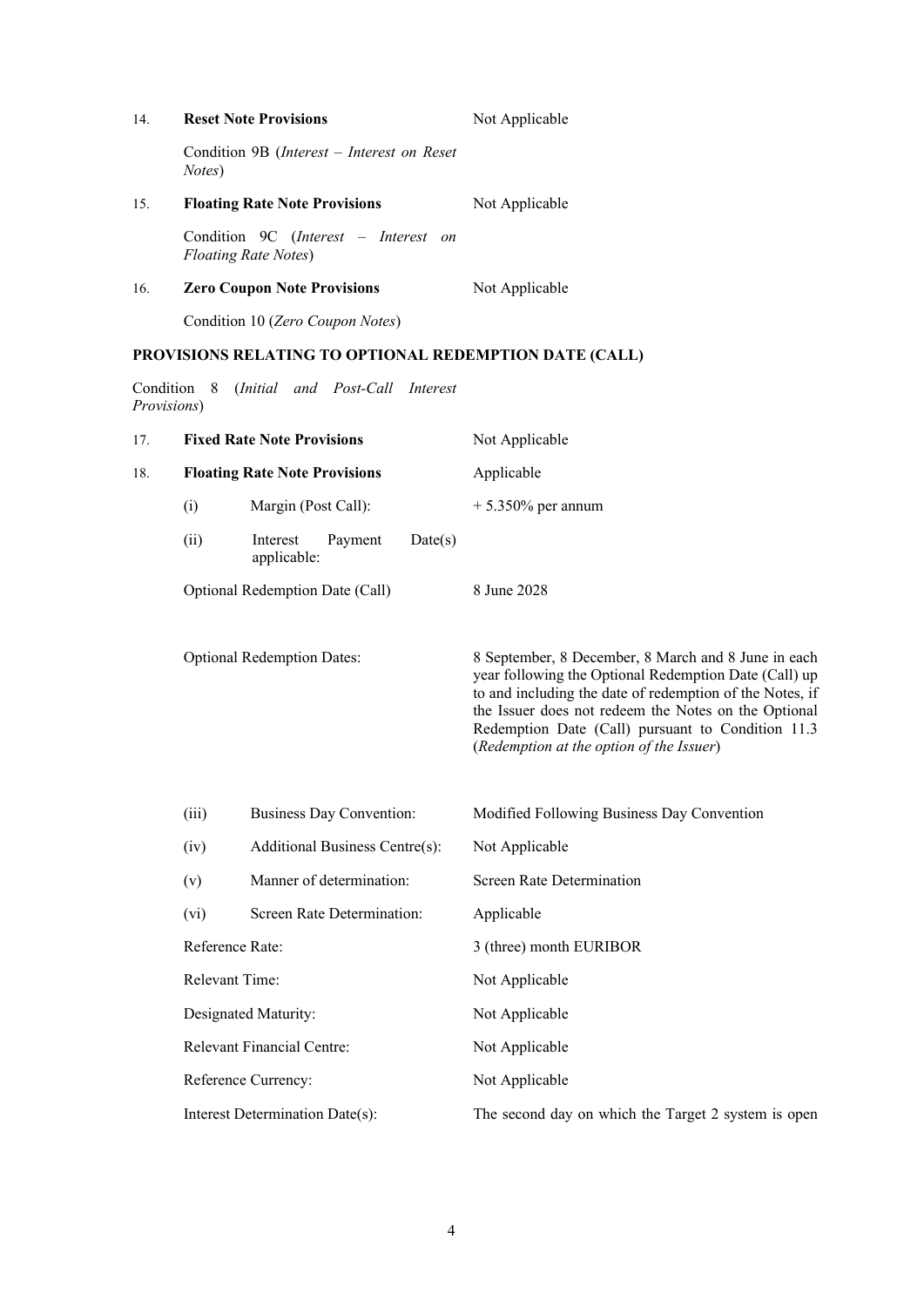|        |                                    | prior to the start of each relevant Interest Period |
|--------|------------------------------------|-----------------------------------------------------|
|        | Relevant Screen Page:              | Reuters EURIBOR01                                   |
| (vii)  | <b>ISDA</b> Determination:         | Not Applicable                                      |
| (viii) | Party responsible for calculation: | <b>Fiscal Agent</b>                                 |
| (ix)   | Day Count Fraction:                | Actual/360                                          |

## **PROVISIONS RELATING TO INTEREST DEFERRAL (SUBORDINATED NOTES ONLY)**

### Condition 6 (*Deferral of Interest*)

| 19. | (i)   | Optional Deferral of Interest:                                                                                    | Applicable                                                                   |
|-----|-------|-------------------------------------------------------------------------------------------------------------------|------------------------------------------------------------------------------|
|     |       | Condition 6.1 (Deferral of Optional Deferral Conditions A<br>Interest – Optional Deferral of<br><i>Interest</i> ) |                                                                              |
|     |       |                                                                                                                   | Look Back Period A                                                           |
|     | (ii)  | Mandatory Deferral of Interest                                                                                    | Applicable                                                                   |
|     |       | Interest - Mandatory Deferral of<br><i>Interest</i> )                                                             | Condition 6.2 (Deferral of Mandatory Deferral Option A applies               |
|     |       |                                                                                                                   | Tier 2 Solvency Capital Event applies                                        |
|     |       |                                                                                                                   | Tier 2 Interest Deferral Waiver applies                                      |
|     | (iii) | Deferred<br>Interest<br>Events                                                                                    | Payment Applicable                                                           |
|     |       | $Interest - Arrears of Interest)$                                                                                 | Condition 6.3 (Deferral of Deferred Interest Payment Events Option A applies |
|     |       |                                                                                                                   |                                                                              |

## **PROVISIONS RELATING TO REDEMPTION**

| 20. | <b>Call Option</b><br>Condition 11.3 (Redemption and Purchase<br>$-$ Redemption at the option of the Issuer) |                     |                                   | Applicable                                                                                                                                                                                                                                                                                                                                                           |  |
|-----|--------------------------------------------------------------------------------------------------------------|---------------------|-----------------------------------|----------------------------------------------------------------------------------------------------------------------------------------------------------------------------------------------------------------------------------------------------------------------------------------------------------------------------------------------------------------------|--|
|     |                                                                                                              |                     |                                   |                                                                                                                                                                                                                                                                                                                                                                      |  |
|     | (i)                                                                                                          | Optional<br>(Call): | Redemption                        | Date 8 June 2028                                                                                                                                                                                                                                                                                                                                                     |  |
|     | (ii)                                                                                                         |                     | <b>Optional Redemption Dates:</b> | The Interest Payment Date falling in September,<br>December, March and June in each year beginning on<br>the Optional Redemption Date (Call) up to and<br>including the date of redemption of the Notes, if the<br>Issuer does not redeem the Notes on the Optional<br>Redemption Date (Call) pursuant to Condition 11.3<br>(Redemption at the option of the Issuer) |  |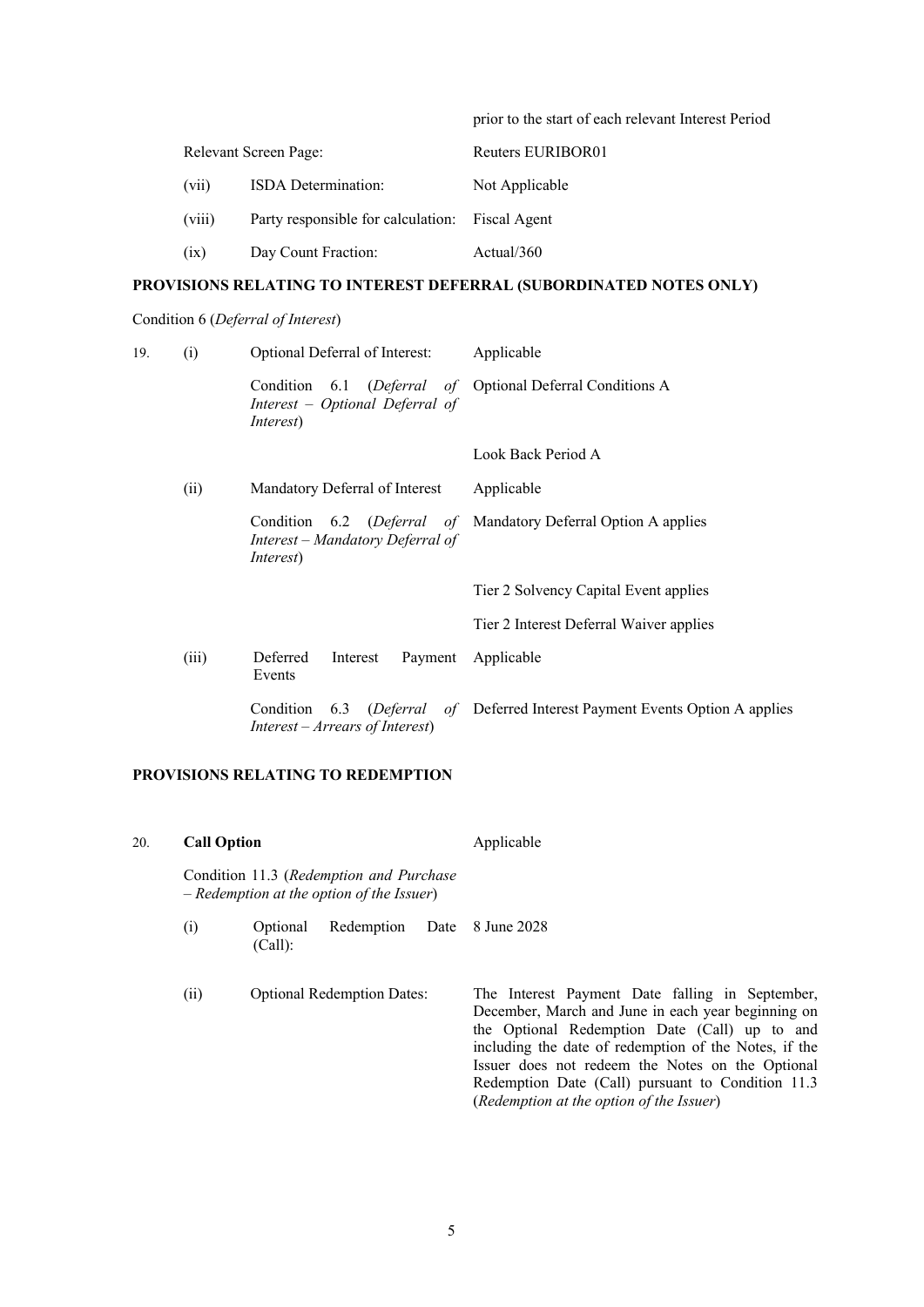|     | (iii)                                                                                                    | Optional<br>Amount(s) (Call):          | Redemption                                                                                           | $\epsilon$ 1,000 per Calculation Amount.                                |
|-----|----------------------------------------------------------------------------------------------------------|----------------------------------------|------------------------------------------------------------------------------------------------------|-------------------------------------------------------------------------|
|     | (iv)                                                                                                     | Redemption in part:                    |                                                                                                      | Not Applicable                                                          |
|     | (v)                                                                                                      |                                        | If redeemable in part:                                                                               |                                                                         |
|     |                                                                                                          | (a)                                    | Minimum<br>Redemption Amount:                                                                        | Not Applicable                                                          |
|     |                                                                                                          | (b)                                    | Maximum<br>Redemption Amount:                                                                        | Not Applicable                                                          |
| 21. |                                                                                                          |                                        | <b>Put Option (Senior Notes only)</b>                                                                | Not Applicable                                                          |
|     |                                                                                                          |                                        | Condition 11.4 (Redemption and Purchase<br>$-$ Redemption at the option of Noteholders)              |                                                                         |
| 22. | <b>Optional</b>                                                                                          | Redemption<br><b>Regulatory Event:</b> | due<br>to<br>a                                                                                       | Applicable                                                              |
|     |                                                                                                          |                                        | Condition 11.5 (Redemption and Purchase                                                              | Tier 2 Regulatory Event applies                                         |
|     | Event)                                                                                                   |                                        | - Optional Redemption due to a Regulatory                                                            | Partial Optional Redemption due to a Regulatory Event<br>does not apply |
| 23. | Optional Redemption due to a Rating<br>Event:                                                            |                                        |                                                                                                      | Applicable                                                              |
|     | Event)                                                                                                   |                                        | Condition 11.6 (Redemption and Purchase<br>- Optional Redemption due to a Rating                     |                                                                         |
| 24. | Optional                                                                                                 | Redemption<br><b>Accounting Event:</b> | due<br>to<br>an                                                                                      | Not Applicable                                                          |
|     | Condition 11.7 (Redemption and Purchase<br>Optional Redemption due to<br>an<br><b>Accounting Event</b> ) |                                        |                                                                                                      |                                                                         |
| 25. |                                                                                                          | <b>Final Redemption Amount</b>         |                                                                                                      | $€1,000$ per Calculation Amount.                                        |
|     | Condition $2(a)$ (Interpretation – Definitions<br>- Final Redemption Amount)                             |                                        |                                                                                                      |                                                                         |
| 26. |                                                                                                          | <b>Early Redemption Amount</b>         |                                                                                                      |                                                                         |
|     | (i)                                                                                                      | payable<br>taxation                    | Early Redemption Amount(s)<br>on redemption<br>for<br>reasons<br>(Early<br>Redemption Amount (Tax)): | Principal amount outstanding of the Notes                               |
|     |                                                                                                          | reasons)                               | Condition 11.2 (Redemption and<br>Purchase - Redemption for tax                                      |                                                                         |
|     | (ii)                                                                                                     | Early<br>(Regulatory):                 | Redemption<br>Amount                                                                                 | Principal amount outstanding of the Notes                               |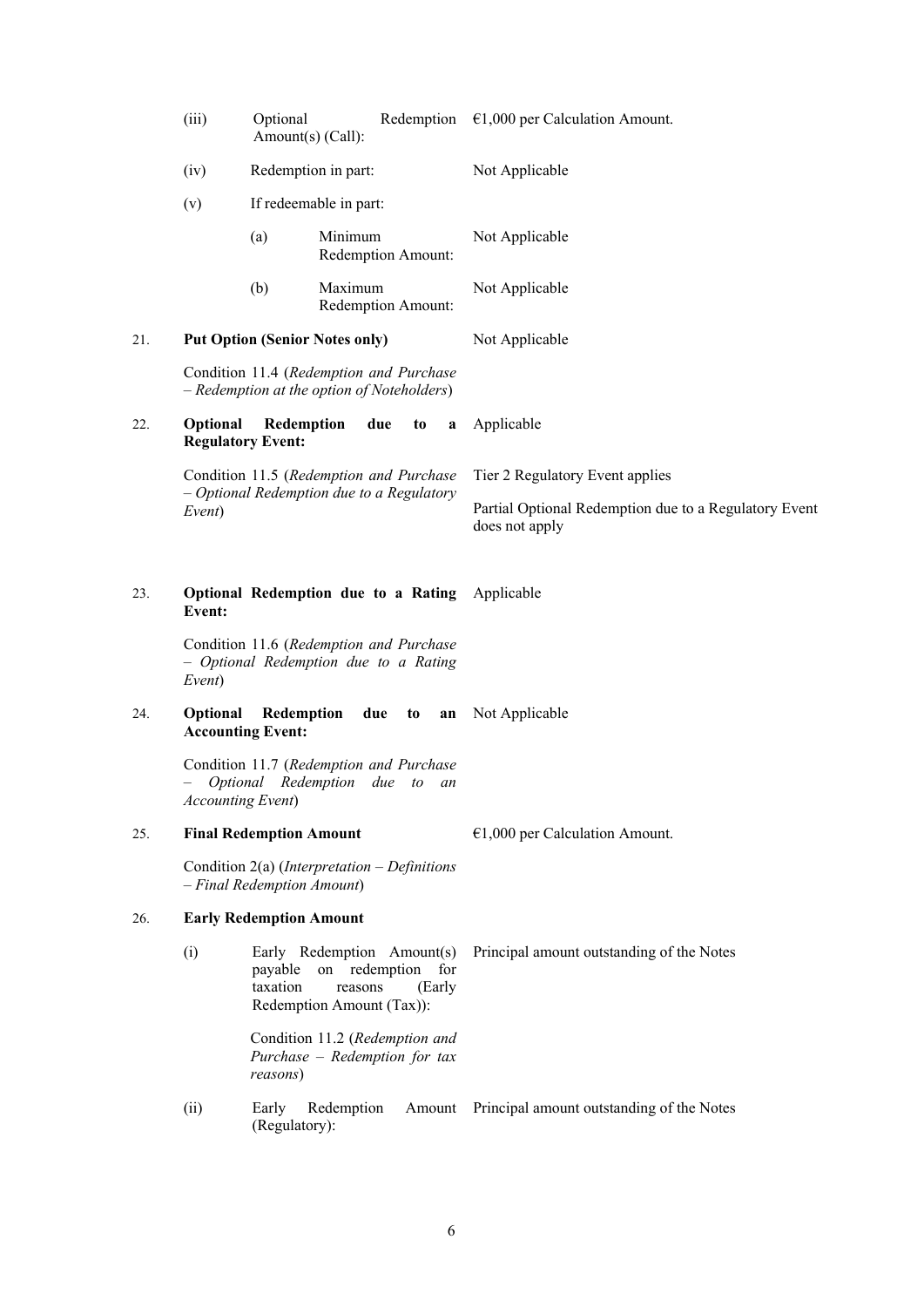|     |                                                                                                            | Condition 11.5 (Redemption and<br>Purchase<br>Optional<br>Redemption due to a Regulatory<br>Event)                      |                                                                                                                                                                                         |
|-----|------------------------------------------------------------------------------------------------------------|-------------------------------------------------------------------------------------------------------------------------|-----------------------------------------------------------------------------------------------------------------------------------------------------------------------------------------|
|     | (iii)                                                                                                      | Early<br>Redemption<br>(Rating Event):                                                                                  | Amount Principal amount outstanding of the Notes                                                                                                                                        |
|     |                                                                                                            | Condition 11.6 (Redemption and<br>Purchase<br>Optional<br>Redemption due to a Rating<br>Event)                          |                                                                                                                                                                                         |
|     | (iv)                                                                                                       | Early<br>Redemption<br>(Accounting Event):                                                                              | Amount Not Applicable                                                                                                                                                                   |
|     |                                                                                                            | Condition 11.7 (Redemption and<br>Purchase<br>Optional<br>Redemption<br>due<br>to<br>an<br><b>Accounting Event)</b>     |                                                                                                                                                                                         |
|     | (v)                                                                                                        | Make Whole Amount:                                                                                                      | Not Applicable                                                                                                                                                                          |
|     |                                                                                                            | Redemption Margin:                                                                                                      | Not Applicable                                                                                                                                                                          |
|     | Reference Bond:                                                                                            |                                                                                                                         | Not Applicable                                                                                                                                                                          |
|     | Quotation Time:                                                                                            |                                                                                                                         | Not Applicable                                                                                                                                                                          |
| 27. | <b>Conditions</b><br>for<br>Redemption<br>(Subordinated Notes only)                                        |                                                                                                                         |                                                                                                                                                                                         |
|     |                                                                                                            | Condition 7 (Conditions for Redemption)                                                                                 |                                                                                                                                                                                         |
|     |                                                                                                            | <b>Relevant Undertaking Condition</b>                                                                                   | Not Applicable                                                                                                                                                                          |
|     |                                                                                                            | <b>GENERAL PROVISIONS APPLICABLE TO THE NOTES</b>                                                                       |                                                                                                                                                                                         |
| 28. | Form of Notes:                                                                                             |                                                                                                                         | Temporary Global Note exchangeable for a Permanent<br>Global Note which is exchangeable for Definitive<br>Notes in the limited circumstances specified in the<br>Permanent Global Note. |
|     |                                                                                                            | Condition 3 (Form, denomination and title)                                                                              |                                                                                                                                                                                         |
| 29. |                                                                                                            | New Global Note:                                                                                                        | Applicable                                                                                                                                                                              |
| 30. | Additional Financial Centre(s) or other<br>special provisions relating to Payment<br><b>Business Days:</b> |                                                                                                                         | Not Applicable                                                                                                                                                                          |
|     |                                                                                                            | Condition 2(a) (Interpretation $-Definitions$<br>- Additional Financial Centre(s))                                      |                                                                                                                                                                                         |
| 31. |                                                                                                            | Talons for future Coupons or Receipts to be<br>attached to Definitive Notes (and dates on<br>which such Talons mature): | Yes, as the Notes have more than 27 coupon payments.<br>Talons may be required if, on exchange into definitive<br>form, more than 28 coupon payments are still to be<br>made.           |
|     |                                                                                                            |                                                                                                                         | Dates on which Talons mature: Condition $12(k)$                                                                                                                                         |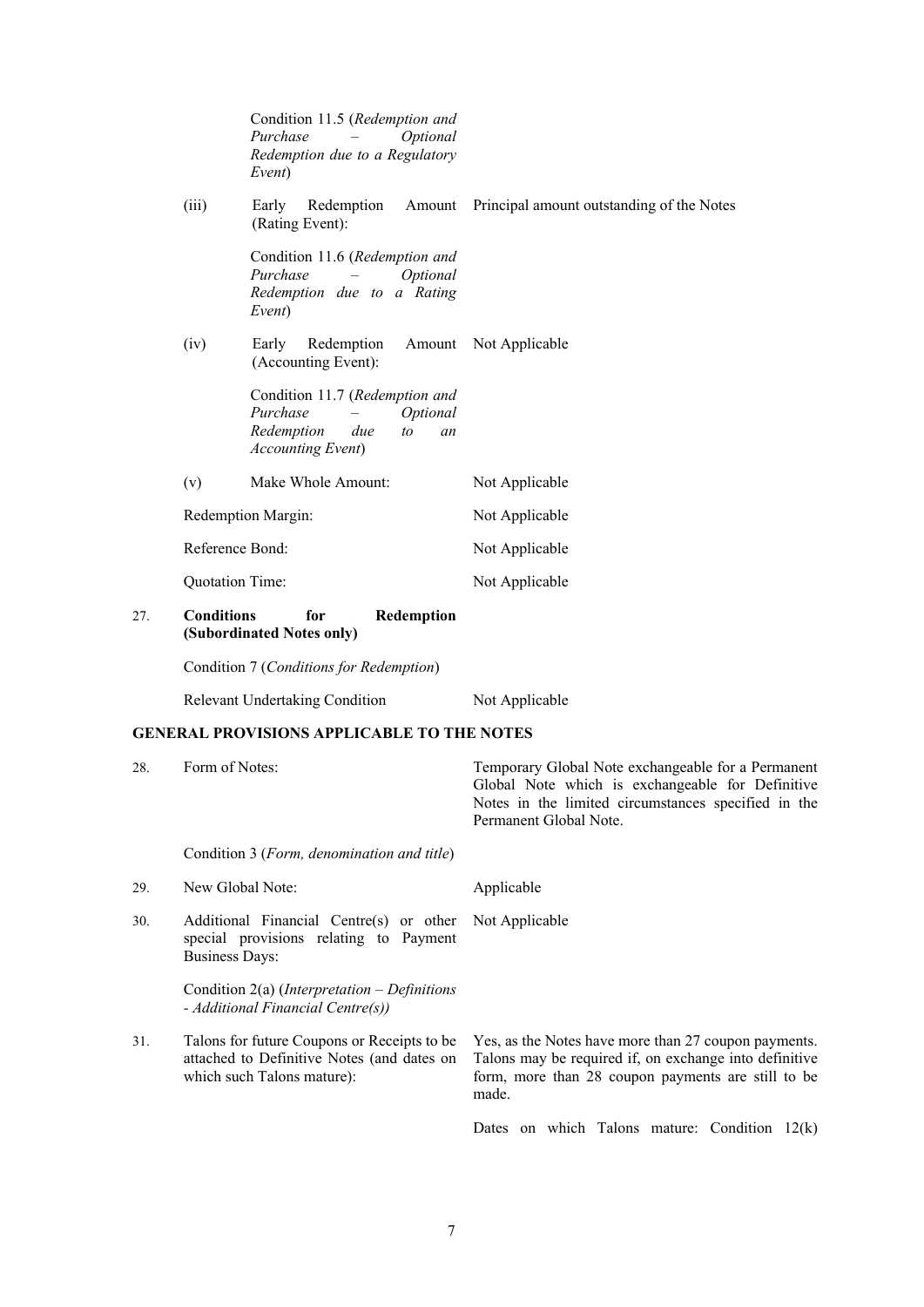|                                 |                                                                                                                      | ( <i>Exchange of Talons</i> ) and Condition 15 ( <i>Prescription</i> )<br>apply.                                                                                                                                  |  |  |
|---------------------------------|----------------------------------------------------------------------------------------------------------------------|-------------------------------------------------------------------------------------------------------------------------------------------------------------------------------------------------------------------|--|--|
| 32.                             | Details<br>relating to Instalment Notes<br>(amount of each instalment, date on which<br>each payment is to be made): | Not Applicable                                                                                                                                                                                                    |  |  |
|                                 | Condition 11.9 (Redemption and Purchase<br>- Redemption by Instalments)                                              |                                                                                                                                                                                                                   |  |  |
| 33.                             | Unmatured Coupons void                                                                                               | Condition $12(g)$ applies                                                                                                                                                                                         |  |  |
|                                 | Condition $12(g)$ applies ( <i>Payments</i> )<br>Unmatured Coupons void)                                             |                                                                                                                                                                                                                   |  |  |
| 34.                             | Regulatory/Tax/Rating/Accounting<br>Event<br><b>Modification Provisions:</b>                                         | Condition 18.4(a)(A) (Modification and/or Exchange<br>following a Regulatory Event, Tax Event, Rating Event<br>or Accounting Event) is applicable in relation to<br>Regulatory Event, Tax Event and Rating Event. |  |  |
|                                 | Regulatory/Tax/Rating/Accounting<br>Event<br><b>Exchange Provisions:</b>                                             | Condition 18.4(a)(B) (Modification and/or Exchange<br>following a Regulatory Event, Tax Event, Rating Event<br>or Accounting Event) is applicable in relation to<br>Regulatory Event, Tax Event and Rating Event. |  |  |
| Signed on behalf of the Issuer: |                                                                                                                      |                                                                                                                                                                                                                   |  |  |

By: …………………………………………..

*Duly authorised*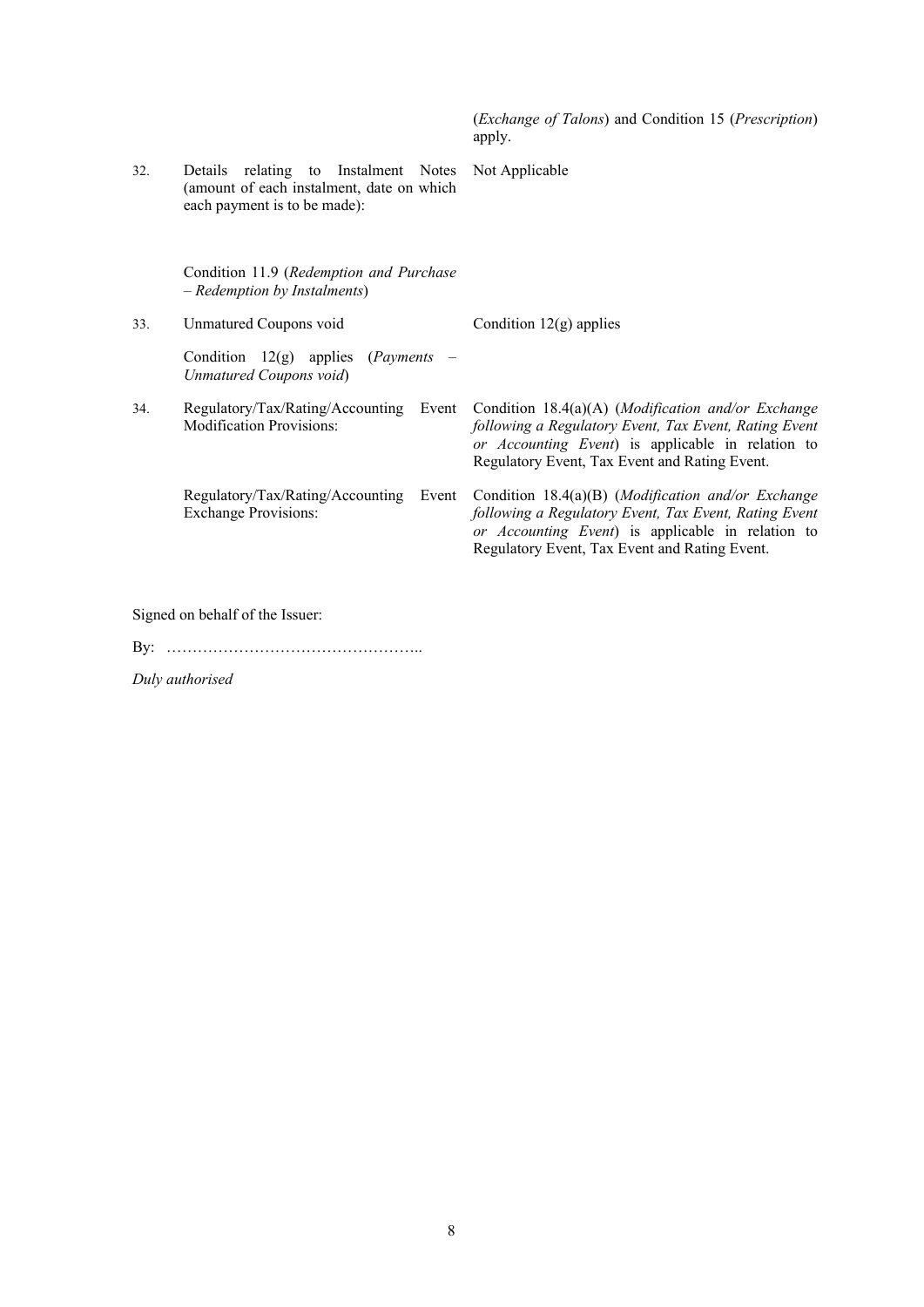### **PART B – OTHER INFORMATION**

## 1. **LISTING AND ADMISSION TO TRADING** (i) Listing: Official List of the Luxembourg Stock Exchange (ii) Admission to trading: Application has been made for the Notes to be admitted to trading on the regulated market of the Luxembourg Stock Exchange with effect from the Issue Date (iii) Estimate of total expenses of  $£11,800$ admission to trading: 2. **RATINGS** Ratings: The Notes to be issued have been rated: Fitch: BBB Moody's: Baa3 AM Best Europe: bbb+ Each of Fitch Ratings Limited, Moody's Investor Service Ltd. and A.M. Best Europe Rating Services Ltd. is established in the EEA and registered under Regulation (EU) No 1060/2009, as amended (the "**CRA Regulation**"). In general, European regulated investors are restricted from using a rating for regulatory purposes if such rating is not issued by a credit rating agency established in the EEA and registered under the CRA Regulation unless (1) the rating is provided by a credit rating agency operating in the EEA before 7 June 2010 which has submitted an application for registration in accordance with the CRA Regulation and such registration has not been refused, or (2) the rating is provided by a credit rating agency not established in the EEA but is endorsed by a credit rating agency established in the EEA and registered under the CRA Regulation or (3) the rating is provided by a credit rating agency not established in the EEA which is certified under

#### 3. **ADDITIONAL INTERESTS OF NATURAL AND LEGAL PERSONS INVOLVED IN THE ISSUE**

Save for any fees payable to the Joint Lead Managers, so far as the Issuer is aware, no person involved in the offer of the Notes has an interest material to the offer.

the CRA Regulation.

4. **YIELD** (Fixed Rate Notes only)

Indication of yield: 5.082 per cent. to the Optional Redemption Date (Call)